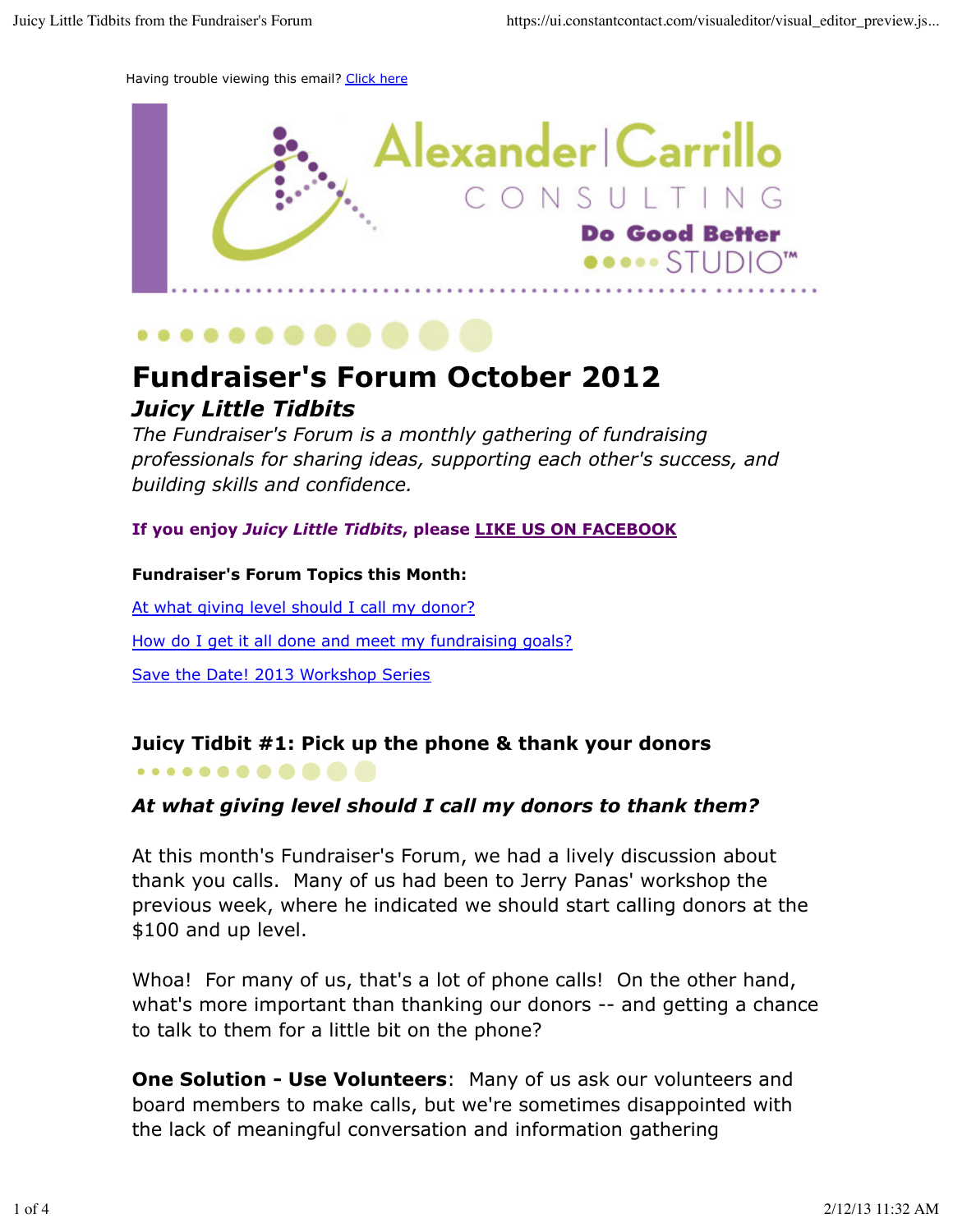volunteers are able to do. Jerry Panas suggested, and our group agreed, that a short volunteer training and script would help with this problem.

# **Questions Volunteers Can Ask When Making Thank You Calls:**

- How did you hear about us?
- Why do you give to our organization?
- How long have you been giving to our organization?
- Which program is your favorite?
- Would you like to come down for a tour or briefing?
- Do you have any comments, questions or suggestions I should share with the board or executive director?

## **Training Your Volunteers:**

- Provide a brief training for your volunteers prior to their calls.
- Give them a form they can fill out with a place for corrections of contact info, answers to simple questions donors may have, and possible questions the volunteer can ask the donor.
- Make sure they understand why the calls are important and why they should write down everything they hear.

# **Thank You Thursdays:**

. . . . . **. . . . . . .** 

My brilliant business partner Jenny Carrillo came up with "Thank You Thursdays" - a consistent day, time and location for your thank-a-thons.

## **Juicy Tidbit #2: Manage your time more efficiently.**

# *"How do I get it all done and meet my fundraising goals?"*

Everyone at Fundraiser's Forum was in agreement: time management is a huge issue for fundraisers. Here are some tips that might help you:

- Create your fund development plan, get the board to adopt it, and stick to it! Joe wants to have a bake sale? It's not in the plan! Mary wants to plan an auction? It's not in the plan! The plan helps you winnow out the distractions and stay focused on your goals and deadlines.
- Write a real case for support and get buy-in. Again, this helps focus your work on what's most important: meeting the mission!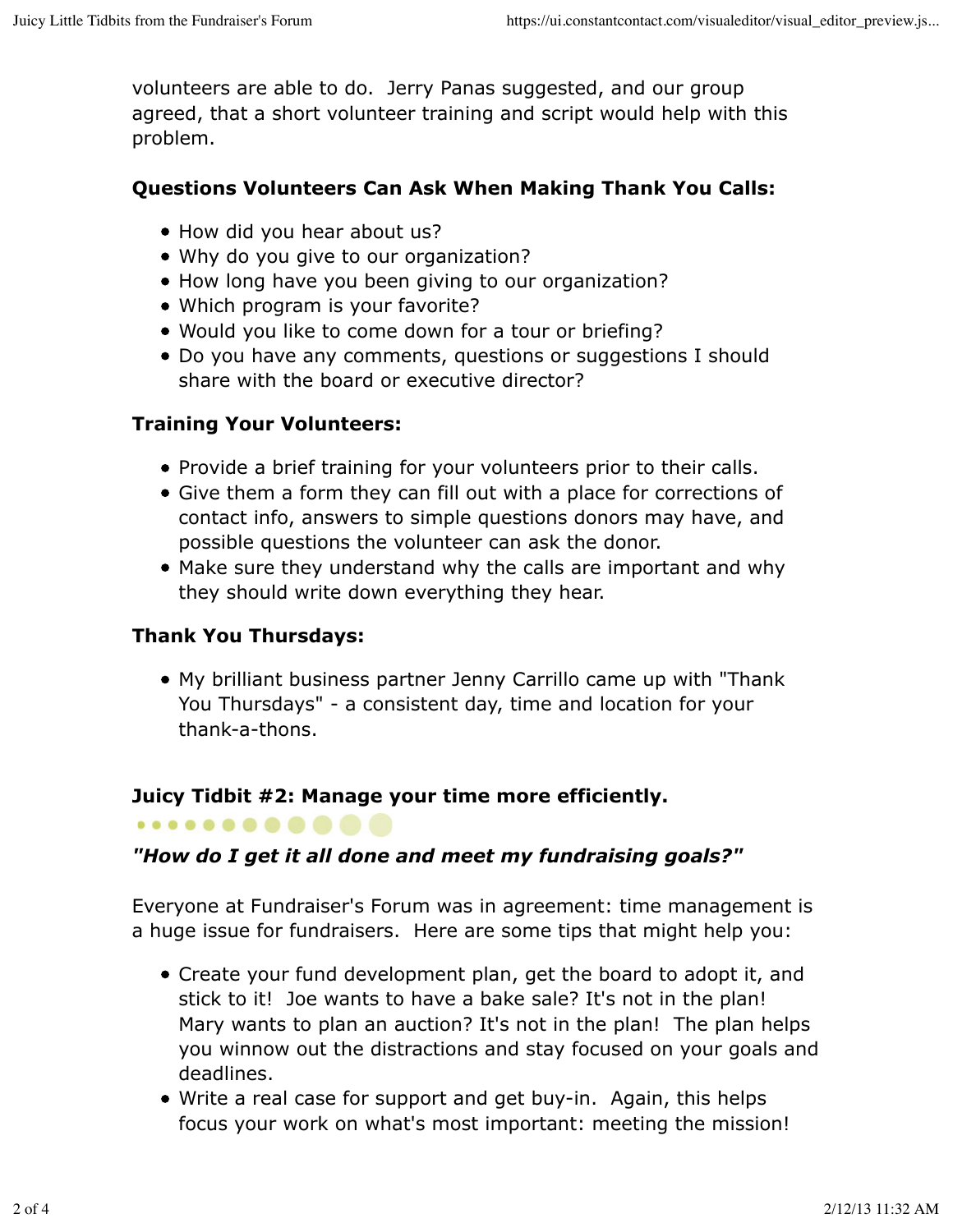Get a handle on Third Party Events, those wonderful events volunteers and service groups want to do on your behalf. You know the ones: When people tell you they're going to do all the work but suddenly you're spending all your time supporting them ... for very little return. To see a sample form for third party event planners and a sample third party policy, click here: **THIRD PARTY POLICY** SAMPLE.

#### **Juicy Tidbit #3: SAVE THE DATE for the 2013 Do Good Better Workshop Series!**

. . . . . . **. . . . . .** 

- January 18, 2013: Foundations for Fundraising
- February 15, 2013: Success Starts with a Fundraising Plan
- March 15, 2013: Inspire Me: Write a Better Case for Support
- April 19, 2013: Cultivated Giving: A Donor-Centric Approach to "Major Gifts"
- May 17, 2013: Build a Board that Works
- June 21, 2013: Foundations for Fundraising
- July 19, 2013: Success Starts with a Fundraising Plan
- August 16: Inspire Me: Write a Better Case for Support
- September 20, 2013: Cultivated Giving: A Donor-Centric Approach to "Major Gifts"
- October 18, 2013: Build a Board that Works

## **Fundraiser's Forum: Third Monday of the month from 12-1pm.**

**Contact us about Affinity Forums** for Nonprofit Founders, Public School Fundraisers, and Board Chairs.

#### **Want more?**

~~~~~~~~~~~~~~~~~~~~~~~~~~~~~~~~~~~~~~~~~~~~~~~~

**Email us to sign up for the FREE Fundraiser's Forum**, a monthly gathering of fundraising professionals for sharing ideas, support each other's success, and building skills and confidence for success!

#### **www.Do-Good-Better.com**